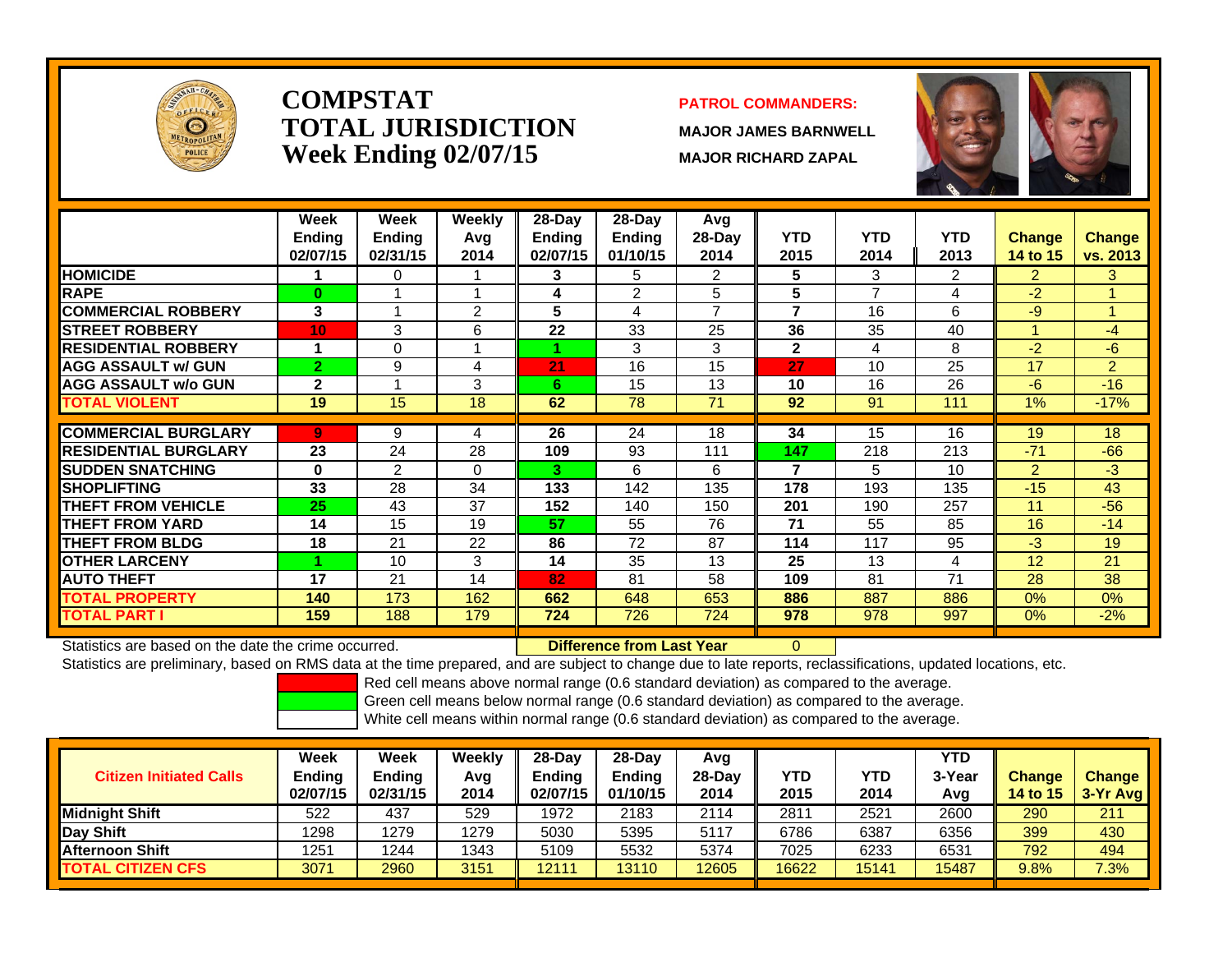

# **COMPSTATWEST CHATHAM PRECINCTWeek Ending 02/07/15**

**PRECINCT COMMANDER:**

**CAPT. CHARLES HALL**



|                             | Week<br><b>Ending</b><br>02/07/15 | Week<br>Ending<br>02/31/15 | Weekly<br>Avg<br>2014 | $28$ -Day<br><b>Ending</b><br>02/07/15 | 28-Day<br>Ending<br>01/10/15 | Avg<br>28-Day<br>2014 | <b>YTD</b><br>2015 | <b>YTD</b><br>2014 | <b>YTD</b><br>2013 | <b>Change</b><br><b>14 to 15</b> | <b>Change</b><br>vs. 2013 |
|-----------------------------|-----------------------------------|----------------------------|-----------------------|----------------------------------------|------------------------------|-----------------------|--------------------|--------------------|--------------------|----------------------------------|---------------------------|
| <b>HOMICIDE</b>             | 0                                 | 0                          | 0                     | $\bf{0}$                               |                              | 0                     | $\mathbf{0}$       | $\Omega$           | $\Omega$           | $\mathbf{0}$                     | $\Omega$                  |
| <b>RAPE</b>                 | $\bf{0}$                          | 0                          | $\Omega$              |                                        |                              |                       | $\overline{2}$     | $\overline{2}$     | $\Omega$           | $\Omega$                         | $\overline{2}$            |
| <b>COMMERCIAL ROBBERY</b>   |                                   | 4                          | $\Omega$              | $\mathbf{2}$                           | 4                            |                       | $\mathbf{2}$       | 3                  |                    | $-1$                             | $\blacktriangleleft$      |
| <b>STREET ROBBERY</b>       | $\bf{0}$                          | 1                          | 1                     | 2                                      | 3                            | 3                     | 4                  | 3                  | 10                 |                                  | -6                        |
| <b>RESIDENTIAL ROBBERY</b>  |                                   | 0                          | $\Omega$              |                                        |                              |                       | $\overline{2}$     | $\overline{2}$     |                    | $\overline{0}$                   |                           |
| <b>AGG ASSAULT w/ GUN</b>   |                                   | 0                          | $\Omega$              | 4                                      | 5                            |                       | 4                  | $\mathbf 0$        | 3                  | 4                                |                           |
| <b>AGG ASSAULT w/o GUN</b>  |                                   | 0                          | $\Omega$              | $\mathbf{2}$                           | $\overline{2}$               | $\overline{2}$        | $\overline{2}$     |                    |                    |                                  |                           |
| <b>TOTAL VIOLENT</b>        | 4                                 | $\overline{2}$             | $\overline{2}$        | $\boldsymbol{9}$                       | 14                           | 9                     | 16                 | 11                 | 16                 | 45%                              | 0%                        |
|                             |                                   |                            |                       |                                        | 7                            |                       |                    |                    |                    |                                  |                           |
| <b>COMMERCIAL BURGLARY</b>  | 3                                 | 0                          |                       | 6                                      |                              | 4                     | 11                 | $\Omega$           | 3                  | 11                               | 8                         |
| <b>RESIDENTIAL BURGLARY</b> | 8                                 | 3                          | 5                     | 20                                     | 12                           | 21                    | 26                 | 36                 | 43                 | $-10$                            | $-17$                     |
| <b>SUDDEN SNATCHING</b>     | 0                                 | $\Omega$                   | $\Omega$              | 1                                      | $\Omega$                     |                       |                    | $\Omega$           | $\Omega$           |                                  | -1                        |
| <b>SHOPLIFTING</b>          | 4                                 | 5                          | 5                     | 18                                     | 19                           | 19                    | 21                 | 27                 | 18                 | -6                               | 3                         |
| <b>THEFT FROM VEHICLE</b>   | 6                                 | 7                          | 6                     | 18                                     | 29                           | 26                    | 28                 | 32                 | 36                 | -4                               | -8                        |
| <b>THEFT FROM YARD</b>      | $\mathbf{2}$                      | $\overline{2}$             | 3                     | 9                                      | 15                           | 12                    | 14                 | 18                 | 13                 | $-4$                             | -4                        |
| <b>THEFT FROM BLDG</b>      | 3                                 | 3                          | 3                     | 14                                     | 10                           | 13                    | 21                 | 17                 | 12                 | $\overline{4}$                   | 9                         |
| <b>OTHER LARCENY</b>        | $\mathbf{0}$                      | 2                          | 1                     | 3                                      | 11                           | 3                     | 8                  | $\overline{2}$     | $\Omega$           | 6                                | 8                         |
| <b>AUTO THEFT</b>           | 6                                 | 3                          | 3                     | 19                                     | 22                           | 12                    | 24                 | 14                 | 10                 | 10 <sup>1</sup>                  | 14                        |
| <b>TOTAL PROPERTY</b>       | 31                                | 25                         | 28                    | 108                                    | 125                          | 111                   | 154                | 146                | 135                | 5%                               | 14%                       |
| <b>TOTAL PART I</b>         | 35                                | 27                         | 30                    | 117                                    | 139                          | 121                   | 170                | 157                | 151                | 8%                               | 13%                       |

Statistics are based on the date the crime occurred. **Difference from Last Year** 

13

Statistics are preliminary, based on RMS data at the time prepared, and are subject to change due to late reports, reclassifications, updated locations, etc.

Red cell means above normal range (0.6 standard deviation) as compared to the average.

Green cell means below normal range (0.6 standard deviation) as compared to the average.

| <b>Citizen Initiated Calls</b> | Week<br><b>Ending</b><br>02/07/15 | Week<br><b>Ending</b><br>02/31/15 | Weekly<br>Avg<br>2014 | $28$ -Day<br><b>Ending</b><br>02/07/15 | $28-Dav$<br><b>Ending</b><br>01/10/15 | Avg<br>$28$ -Day<br>2014 | YTD<br>2015 | YTD<br>2014 | YTD<br>3-Year<br>Avg | Change<br><b>14 to 15</b> | <b>Change</b><br>$3-Yr$ Avg |
|--------------------------------|-----------------------------------|-----------------------------------|-----------------------|----------------------------------------|---------------------------------------|--------------------------|-------------|-------------|----------------------|---------------------------|-----------------------------|
| <b>Midnight Shift</b>          | 102                               | 87                                | 107                   | 385                                    | 415                                   | 429                      | 546         | 515         | 510                  | 31                        | 36                          |
| <b>Day Shift</b>               | 304                               | 243                               | 264                   | 1051                                   | 1123                                  | 1055                     | 1454        | 1296        | 1314                 | 158                       | 140                         |
| IAfternoon Shift               | 228                               | 266                               | 279                   | 1016                                   | 1101                                  | 1115                     | 1418        | 1283        | 1341                 | 135                       | 77                          |
| <b>TOTAL CITIZEN CFS</b>       | 634                               | 634                               | 650                   | 2452                                   | 2639                                  | 2599                     | 3418        | 3094        | 3165                 | 10.5%                     | 8.0%                        |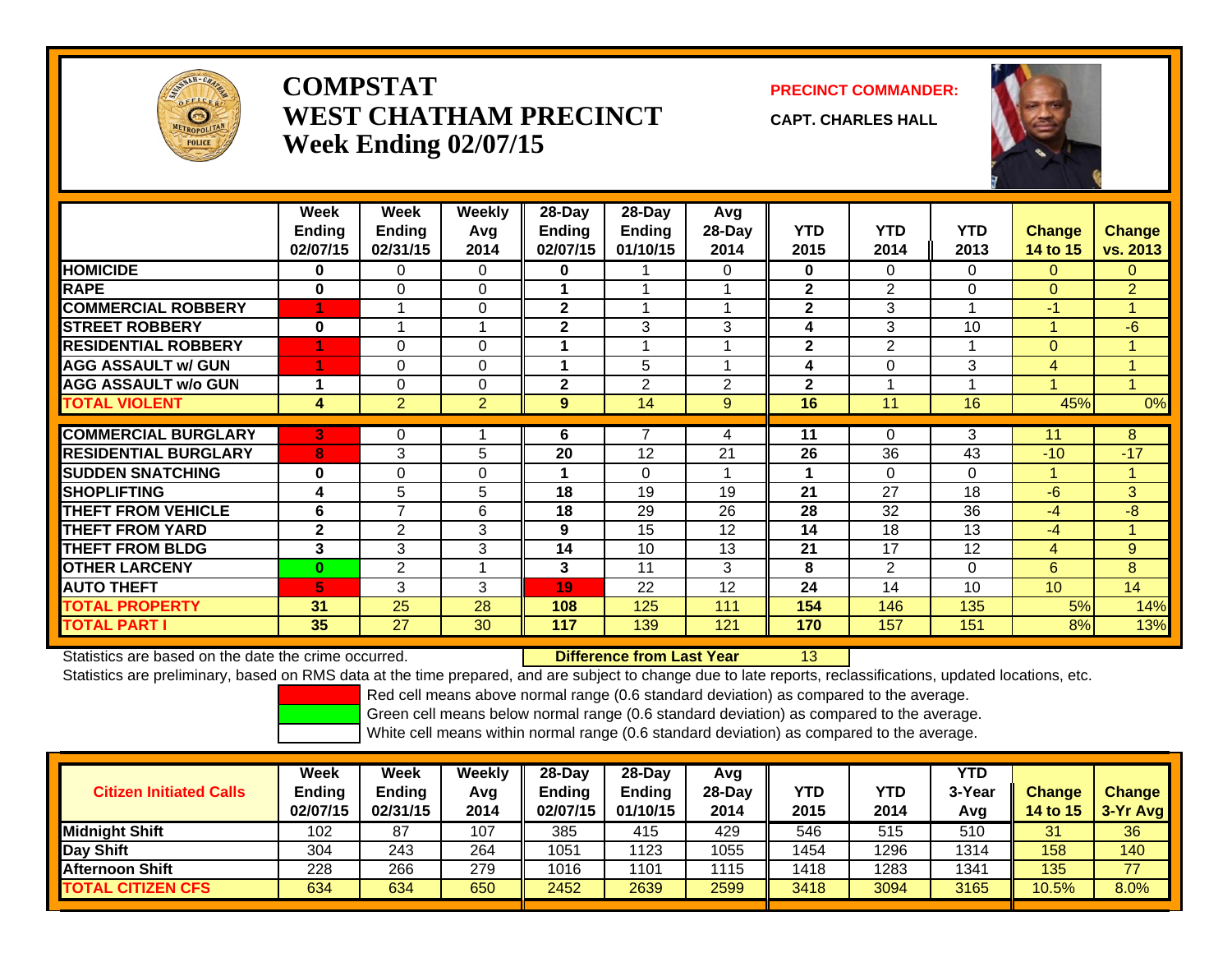

## **COMPSTATDOWNTOWN PRECINCTWeek Ending 02/07/15**

#### **PRECINCT COMMANDER:**

**CAPT. Ben Herron**

11



|                             | Week<br><b>Ending</b><br>02/07/15 | Week<br><b>Ending</b><br>02/31/15 | Weekly<br>Avg<br>2014 | $28-Day$<br><b>Ending</b><br>02/07/15 | 28-Day<br>Endina<br>01/10/15 | Avg<br>28-Day<br>2014 | <b>YTD</b><br>2015 | <b>YTD</b><br>2014 | <b>YTD</b><br>2013 | <b>Change</b><br>14 to 15 | <b>Change</b><br>vs. 2013 |
|-----------------------------|-----------------------------------|-----------------------------------|-----------------------|---------------------------------------|------------------------------|-----------------------|--------------------|--------------------|--------------------|---------------------------|---------------------------|
| <b>HOMICIDE</b>             | 0                                 | 0                                 | $\Omega$              | $\bf{0}$                              | $\overline{2}$               |                       | $\mathbf{0}$       | 0                  | $\Omega$           | 0                         | $\mathbf{0}$              |
| <b>RAPE</b>                 | 0                                 | $\Omega$                          | 0                     |                                       | $\Omega$                     |                       |                    |                    |                    | $\Omega$                  | $\Omega$                  |
| <b>COMMERCIAL ROBBERY</b>   | $\bf{0}$                          | $\Omega$                          | $\Omega$              | 4                                     |                              |                       | $\mathbf{2}$       | $\overline{2}$     | $\Omega$           | $\overline{0}$            | $\overline{2}$            |
| <b>STREET ROBBERY</b>       | 3                                 | $\Omega$                          | $\overline{2}$        | 7                                     | 11                           | $\overline{ }$        | 12                 | 6                  | 12                 | 6                         | $\overline{0}$            |
| <b>RESIDENTIAL ROBBERY</b>  | 0                                 | $\Omega$                          | $\Omega$              | $\mathbf{0}$                          | $\Omega$                     | $\Omega$              | $\bf{0}$           | $\Omega$           | $\overline{2}$     | $\Omega$                  | $-2$                      |
| <b>AGG ASSAULT w/ GUN</b>   | $\mathbf{0}$                      | $\overline{2}$                    |                       | 5                                     | 3                            | 3                     | 6                  | $\overline{2}$     | 5                  | $\overline{4}$            | 1                         |
| <b>AGG ASSAULT w/o GUN</b>  | $\bf{0}$                          | 0                                 |                       | 4.                                    | 5                            | 3                     | $\mathbf{2}$       | 6                  | 8                  | $-4$                      | $-6$                      |
| <b>TOTAL VIOLENT</b>        | 3                                 | $\overline{2}$                    | 4                     | 15                                    | 22                           | 16                    | 23                 | 17                 | 28                 | 35%                       | $-18%$                    |
|                             |                                   |                                   |                       |                                       |                              |                       |                    |                    |                    |                           |                           |
| <b>COMMERCIAL BURGLARY</b>  | $\bf{0}$                          |                                   |                       | $\mathbf{2}$                          | 3                            | 3                     | 3                  | 3                  |                    | $\overline{0}$            | $\overline{2}$            |
| <b>RESIDENTIAL BURGLARY</b> | $\mathbf{2}$                      |                                   | 3                     | 12                                    | 13                           | 11                    | 16                 | 14                 | 17                 | $\overline{2}$            | $-1$                      |
| <b>SUDDEN SNATCHING</b>     | 0                                 | 2                                 | 0                     | $\mathbf{2}$                          | 4                            | 2                     | 5                  | $\overline{2}$     | 6                  | 3                         | $-1$                      |
| <b>SHOPLIFTING</b>          | 4                                 | 2                                 | 4                     | 14                                    | 14                           | 18                    | 21                 | 35                 | 17                 | $-14$                     | $\overline{4}$            |
| <b>THEFT FROM VEHICLE</b>   | 4                                 | 8                                 | 9                     | 23                                    | 21                           | 36                    | 36                 | 29                 | 34                 | $\overline{7}$            | $\overline{2}$            |
| <b>THEFT FROM YARD</b>      | 3                                 | 3                                 | 5                     | 11                                    | 11                           | 21                    | 14                 | $\overline{7}$     | 26                 | $\overline{7}$            | $-12$                     |
| <b>THEFT FROM BLDG</b>      | 4                                 | 5                                 | 5                     | 15                                    | 18                           | 21                    | 20                 | 29                 | 21                 | $-9$                      | $-1$                      |
| <b>OTHER LARCENY</b>        | $\bf{0}$                          |                                   |                       | 1.                                    | 6                            | $\overline{2}$        | $\mathbf{2}$       | 0                  | 1                  | $\overline{2}$            | 4                         |
| <b>AUTO THEFT</b>           | 3                                 | 2                                 | 3                     | 11                                    | 18                           | 11                    | 18                 | 11                 | 14                 | $\overline{7}$            | $\overline{4}$            |
| <b>TOTAL PROPERTY</b>       | 20                                | 25                                | 31                    | 91                                    | 108                          | 125                   | 135                | 130                | 137                | 4%                        | $-1%$                     |
| <b>TOTAL PART I</b>         | 23                                | 27                                | 35                    | 106                                   | 130                          | 141                   | 158                | 147                | 165                | 7%                        | $-4%$                     |

Statistics are based on the date the crime occurred. **Difference from Last Year** 

Statistics are preliminary, based on RMS data at the time prepared, and are subject to change due to late reports, reclassifications, updated locations, etc.

Red cell means above normal range (0.6 standard deviation) as compared to the average.

Green cell means below normal range (0.6 standard deviation) as compared to the average.

| <b>Citizen Initiated Calls</b> | Week<br><b>Ending</b><br>02/07/15 | Week<br><b>Ending</b><br>02/31/15 | Weekly<br>Avg<br>2014 | $28$ -Day<br>Endina<br>02/07/15 | $28-Day$<br><b>Ending</b><br>01/10/15 | Avg<br>$28$ -Day<br>2014 | YTD<br>2015 | YTD<br>2014 | YTD<br>3-Year<br>Avg | <b>Change</b><br>14 to 15 | <b>Change</b><br>$3-Yr$ Avg |
|--------------------------------|-----------------------------------|-----------------------------------|-----------------------|---------------------------------|---------------------------------------|--------------------------|-------------|-------------|----------------------|---------------------------|-----------------------------|
| <b>Midnight Shift</b>          | 104                               | 83                                | 114                   | 376                             | 434                                   | 457                      | 553         | 534         | 549                  | 19                        | 4                           |
| <b>Day Shift</b>               | 209                               | 226                               | 223                   | 839                             | 907                                   | 891                      | 1142        | 1056        | 1076                 | 86                        | 66                          |
| IAfternoon Shift               | 240                               | 213                               | 244                   | 879                             | 959                                   | 976                      | 1229        | 1048        | 1122                 | 181                       | 107                         |
| <b>TOTAL CITIZEN CFS</b>       | 553                               | 522                               | 581                   | 2094                            | 2300                                  | 2324                     | 2924        | 2638        | 2748                 | 10.8%                     | 6.4%                        |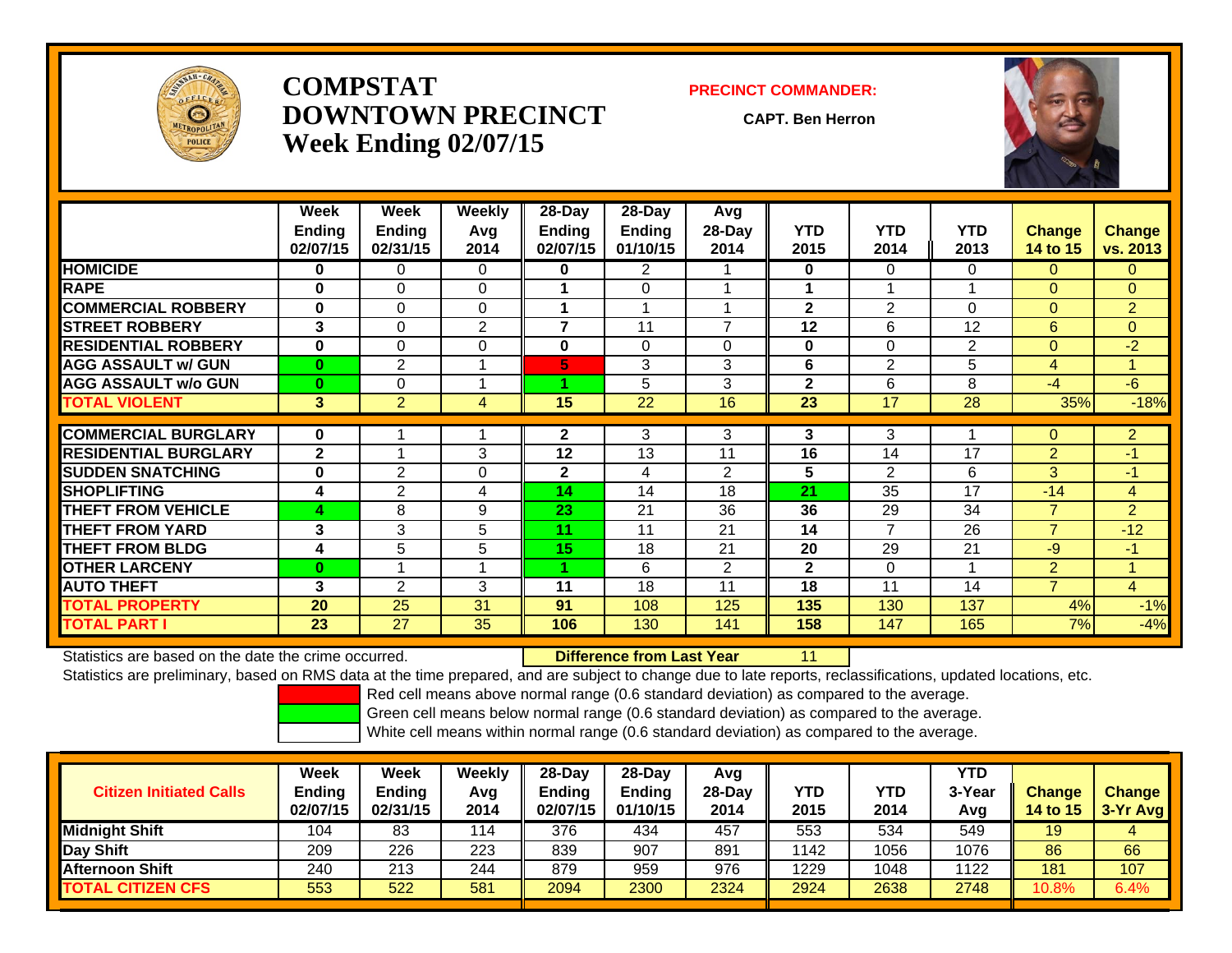

# **COMPSTATCENTRAL PRECINCT CAPT. DEVONN ADAMSWeek Ending 02/07/15**

### **PRECINCT COMMANDER:**



|                             | Week           | Week           | Weekly   | 28-Day       | 28-Day         | Avg            |              |                |                          |                |                |
|-----------------------------|----------------|----------------|----------|--------------|----------------|----------------|--------------|----------------|--------------------------|----------------|----------------|
|                             | <b>Ending</b>  | <b>Ending</b>  | Avg      | Ending       | <b>Ending</b>  | 28-Day         | <b>YTD</b>   | <b>YTD</b>     | <b>YTD</b>               | <b>Change</b>  | <b>Change</b>  |
|                             | 02/07/15       | 02/31/15       | 2014     | 02/07/15     | 01/10/15       | 2014           | 2015         | 2014           | 2013                     | 14 to 15       | vs. 2013       |
| <b>HOMICIDE</b>             |                | 0              | $\Omega$ |              |                |                | $\mathbf{2}$ | 3              | 0                        | $-1$           | $\overline{2}$ |
| <b>RAPE</b>                 | $\bf{0}$       | $\Omega$       | $\Omega$ |              |                |                | 1            | $\overline{2}$ |                          | $-1$           | $\Omega$       |
| <b>COMMERCIAL ROBBERY</b>   | $\overline{2}$ | $\Omega$       | $\Omega$ | $\mathbf{2}$ | $\Omega$       |                | $\mathbf{2}$ | 4              | 2                        | $-2$           | $\Omega$       |
| <b>STREET ROBBERY</b>       | 3              | $\overline{2}$ | 2        | 8            | 9              | 8              | 10           | 12             | $\overline{\phantom{a}}$ | $-2$           | 3              |
| <b>RESIDENTIAL ROBBERY</b>  | $\bf{0}$       | $\Omega$       | $\Omega$ | $\bf{0}$     | $\Omega$       | 0              | $\bf{0}$     | 0              |                          | $\Omega$       | $-1$           |
| <b>AGG ASSAULT w/ GUN</b>   |                | 5              | 2        | 8            | 6              | 6              | 9            | 6              | 6                        | 3 <sup>1</sup> | 3 <sup>1</sup> |
| <b>AGG ASSAULT w/o GUN</b>  |                |                |          | 3            | $\overline{2}$ | 3              | 4            | $\overline{2}$ | 9                        | $\overline{2}$ | $-5$           |
| <b>TOTAL VIOLENT</b>        | 8              | 8              | 5        | 23           | 19             | 21             | 28           | 29             | 26                       | $-3%$          | 8%             |
|                             |                |                |          |              |                |                |              |                |                          |                |                |
| <b>COMMERCIAL BURGLARY</b>  | 3              |                |          | 6            | 5              | 4              | 6            | $\overline{2}$ | 2                        | 4              | 4              |
| <b>RESIDENTIAL BURGLARY</b> | 3              | 6              | 9        | 26           | 24             | 34             | 39           | 79             | 48                       | $-40$          | $-9$           |
| <b>SUDDEN SNATCHING</b>     | $\bf{0}$       | $\Omega$       | $\Omega$ | $\bf{0}$     | $\overline{2}$ |                | 1            | 0              | 3                        |                | $-2$           |
| <b>SHOPLIFTING</b>          | $\mathbf{2}$   |                | 2        | 5            | $\mathbf{2}$   | 8              | 5            | 7              | 12                       | $-2$           | -7             |
| <b>THEFT FROM VEHICLE</b>   | 5.             | 15             | 9        | 59           | 39             | 36             | 69           | 36             | 49                       | 33             | 20             |
| <b>THEFT FROM YARD</b>      | 6              | 7              | 5        | 21           | 13             | 20             | 22           | 14             | 19                       | 8              | 3              |
| <b>THEFT FROM BLDG</b>      | $\overline{2}$ | 8              | 4        | 18           | 13             | 18             | 26           | 17             | 22                       | 9              | $\overline{4}$ |
| <b>OTHER LARCENY</b>        | $\mathbf{0}$   | 5              |          | 6            | 12             | $\overline{2}$ | 8            | 0              | $\Omega$                 | 8              | 8              |
| <b>AUTO THEFT</b>           | 5              | 2              | 4        | 20           | 21             | 17             | 29           | 36             | 18                       | $-7$           | 11             |
| <b>TOTAL PROPERTY</b>       | 26             | 45             | 35       | 161          | 131            | 141            | 205          | 191            | 173                      | 7%             | 18%            |
| <b>TOTAL PART I</b>         | 34             | 53             | 40       | 184          | 150            | 162            | 233          | 220            | 199                      | 6%             | 17%            |

Statistics are based on the date the crime occurred. **Difference from Last Year** 

13

Statistics are preliminary, based on RMS data at the time prepared, and are subject to change due to late reports, reclassifications, updated locations, etc.

Red cell means above normal range (0.6 standard deviation) as compared to the average.

Green cell means below normal range (0.6 standard deviation) as compared to the average.

| <b>Citizen Initiated Calls</b> | Week<br><b>Ending</b><br>02/07/15 | <b>Week</b><br>Ending<br>02/31/15 | Weekly<br>Avg<br>2014 | $28$ -Dav<br>Ending<br>02/07/15 | $28-Dav$<br><b>Ending</b><br>01/10/15 | Avq<br>$28-Dav$<br>2014 | YTD<br>2015 | YTD<br>2014 | <b>YTD</b><br>3-Year<br>Avg | <b>Change</b><br><b>14 to 15</b> | <b>Change</b><br>$3-Yr$ Avg |
|--------------------------------|-----------------------------------|-----------------------------------|-----------------------|---------------------------------|---------------------------------------|-------------------------|-------------|-------------|-----------------------------|----------------------------------|-----------------------------|
| Midnight Shift                 | 115                               | 107                               | 116                   | 465                             | 493                                   | 463                     | 666         | 526         | 582                         | 140                              | 84                          |
| Day Shift                      | 265                               | 274                               | 268                   | 1055                            | 1126                                  | 1074                    | 1429        | 1374        | 1297                        | 55                               | 132                         |
| <b>Afternoon Shift</b>         | 258                               | 277                               | 274                   | 1086                            | 1181                                  | 1098                    | 1494        | 1261        | 1369                        | 233                              | 125                         |
| <b>TOTAL CITIZEN CFS</b>       | 638                               | 658                               | 659                   | 2606                            | 2800                                  | 2635                    | 3589        | 3161        | 3248                        | 13.5%                            | 10.5%                       |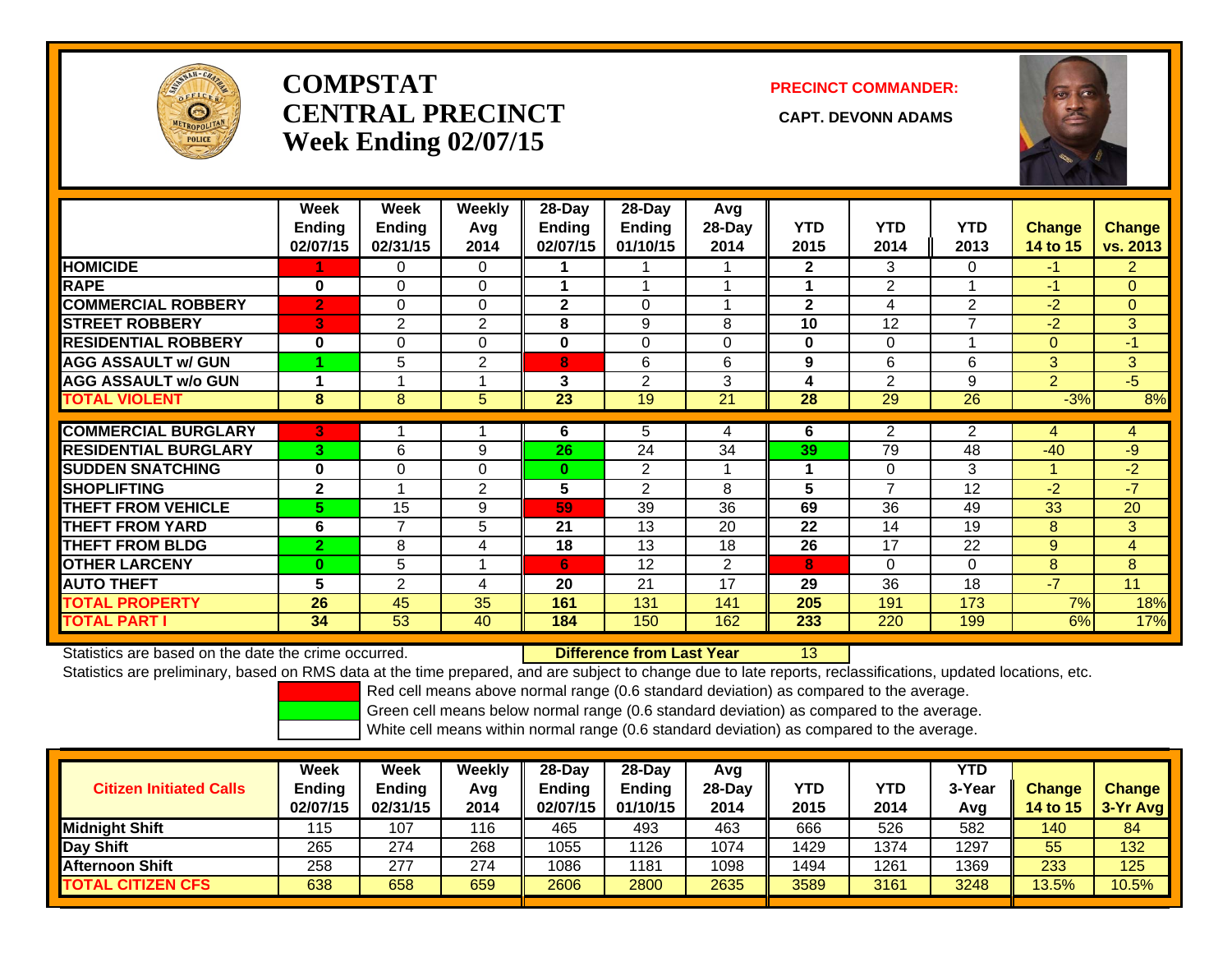

## **COMPSTATSOUTHSIDE PRECINCT** CAPT. TERRY SHOOP **Week Ending 02/07/15**

**PRECINCT COMMANDER:**



|                             | Week<br>Ending<br>02/07/15 | Week<br><b>Ending</b><br>02/31/15 | <b>Weekly</b><br>Avg<br>2014 | $28 - Day$<br><b>Ending</b><br>02/07/15 | $28 - Day$<br><b>Ending</b><br>01/10/15 | Avg<br>28-Day<br>2014 | <b>YTD</b><br>2015      | <b>YTD</b><br>2014 | <b>YTD</b><br>2013 | <b>Change</b><br>14 to 15 | <b>Change</b><br>vs. 2013 |
|-----------------------------|----------------------------|-----------------------------------|------------------------------|-----------------------------------------|-----------------------------------------|-----------------------|-------------------------|--------------------|--------------------|---------------------------|---------------------------|
| <b>HOMICIDE</b>             | 0                          | $\Omega$                          | 0                            | 0                                       | 0                                       | 0                     | 0                       | 0                  | 2                  | $\Omega$                  | $-2$                      |
| <b>RAPE</b>                 | $\bf{0}$                   | $\Omega$                          | 0                            | 0                                       | 0                                       |                       | $\bf{0}$                |                    |                    | $-1$                      | $-1$                      |
| <b>COMMERCIAL ROBBERY</b>   | $\bf{0}$                   | $\Omega$                          |                              | $\bf{0}$                                | 1                                       | 3                     | $\bf{0}$                | 5                  |                    | -5                        | $-1$                      |
| <b>STREET ROBBERY</b>       |                            | $\Omega$                          |                              |                                         | 4                                       | 4                     | $\overline{\mathbf{4}}$ | 8                  |                    | -4                        | 3                         |
| <b>RESIDENTIAL ROBBERY</b>  | $\bf{0}$                   | $\Omega$                          | $\Omega$                     | $\bf{0}$                                | 2                                       |                       | $\bf{0}$                | 2                  |                    | $-2$                      | $-1$                      |
| <b>AGG ASSAULT w/ GUN</b>   | $\bf{0}$                   |                                   | $\Omega$                     | $\mathbf{2}$                            | 2                                       |                       | 3                       | 0                  | $\overline{2}$     | 3                         |                           |
| <b>AGG ASSAULT w/o GUN</b>  | 0                          | 0                                 | 0                            | $\bf{0}$                                | 5                                       | 2                     | $\mathbf{2}$            |                    | 4                  |                           | $-2$                      |
| <b>TOTAL VIOLENT</b>        | ٠                          |                                   | 3                            | 3                                       | 14                                      | 11                    | 9                       | 17                 | 12                 | $-47%$                    | $-25%$                    |
|                             |                            |                                   |                              |                                         |                                         |                       |                         |                    |                    |                           |                           |
| <b>COMMERCIAL BURGLARY</b>  | $\overline{2}$             | 6                                 |                              | 10                                      | 7                                       | 3                     | 12                      | 6                  | 4                  | 6                         | 8                         |
| <b>RESIDENTIAL BURGLARY</b> | $\overline{2}$             | 8                                 | 5                            | 27                                      | 16                                      | 18                    | 32                      | 35                 | 48                 | -3                        | $-16$                     |
| <b>SUDDEN SNATCHING</b>     | $\bf{0}$                   | $\Omega$                          | $\Omega$                     | 0                                       | $\Omega$                                |                       | $\bf{0}$                | 0                  | $\Omega$           | $\Omega$                  | $\mathbf{0}$              |
| <b>SHOPLIFTING</b>          | 10                         | 8                                 | 13                           | 46                                      | 65                                      | 51                    | 65                      | 71                 | 56                 | $-6$                      | 9                         |
| <b>THEFT FROM VEHICLE</b>   | 6                          | 8                                 | $\overline{7}$               | 30                                      | 23                                      | 27                    | 38                      | 50                 | 78                 | $-12$                     | $-40$                     |
| <b>THEFT FROM YARD</b>      | $\mathbf{2}$               | 2                                 | $\overline{2}$               | 8                                       | 6                                       | 9                     | 11                      | 11                 | 13                 | $\Omega$                  | $-2$                      |
| <b>THEFT FROM BLDG</b>      | 4                          |                                   | 4                            | 14                                      | 17                                      | 17                    | 19                      | 21                 | 19                 | $-2$                      | $\mathbf{0}$              |
| <b>OTHER LARCENY</b>        | $\bf{0}$                   |                                   |                              | $\mathbf{2}$                            | $\overline{2}$                          | $\overline{2}$        | 3                       | 7                  |                    | $-4$                      | $\overline{2}$            |
| <b>AUTO THEFT</b>           | 4                          | $\overline{ }$                    | 2                            | 19                                      | 8                                       | 8                     | 20                      | 12                 | 17                 | 8                         | 3 <sup>1</sup>            |
| <b>TOTAL PROPERTY</b>       | 30                         | 41                                | 34                           | 156                                     | 144                                     | 136                   | 200                     | 213                | 236                | $-6%$                     | $-15%$                    |
| <b>TOTAL PART I</b>         | 31                         | 42                                | 37                           | 159                                     | 158                                     | 148                   | 209                     | 230                | 248                | $-9%$                     | $-16%$                    |

Statistics are based on the date the crime occurred. **Difference from Last Year** 

-21

Statistics are preliminary, based on RMS data at the time prepared, and are subject to change due to late reports, reclassifications, updated locations, etc.

Red cell means above normal range (0.6 standard deviation) as compared to the average.

Green cell means below normal range (0.6 standard deviation) as compared to the average.

| <b>Citizen Initiated Calls</b> | Week<br><b>Ending</b><br>02/07/15 | <b>Week</b><br>Ending<br>02/31/15 | Weekly<br>Avq<br>2014 | $28$ -Dav<br><b>Ending</b><br>02/07/15 | $28-Dav$<br><b>Ending</b><br>01/10/15 | Avg<br>$28-Day$<br>2014 | YTD<br>2015 | YTD<br>2014 | YTD<br>3-Year<br>Avg | <b>Change</b><br>14 to 15 | <b>Change</b><br>3-Yr Avg |
|--------------------------------|-----------------------------------|-----------------------------------|-----------------------|----------------------------------------|---------------------------------------|-------------------------|-------------|-------------|----------------------|---------------------------|---------------------------|
| <b>I</b> Midniaht Shift        | 98                                |                                   | 91                    | 370                                    | 417                                   | 363                     | 538         | 457         | 471                  | 81                        | 67                        |
| Day Shift                      | 266                               | 300                               | 259                   | 1109                                   | 1192                                  | 1038                    | 1448        | 1263        | 1297                 | 185                       | 151                       |
| <b>Afternoon Shift</b>         | 263                               | 241                               | 259                   | 1048                                   | 1128                                  | 1034                    | 1416        | 1240        | 1290                 | 176                       | 126                       |
| <b>TOTAL CITIZEN CFS</b>       | 627                               | 618                               | 609                   | 2527                                   | 2737                                  | 2435                    | 3402        | 2960        | 3058                 | 14.9%                     | 11.3%                     |